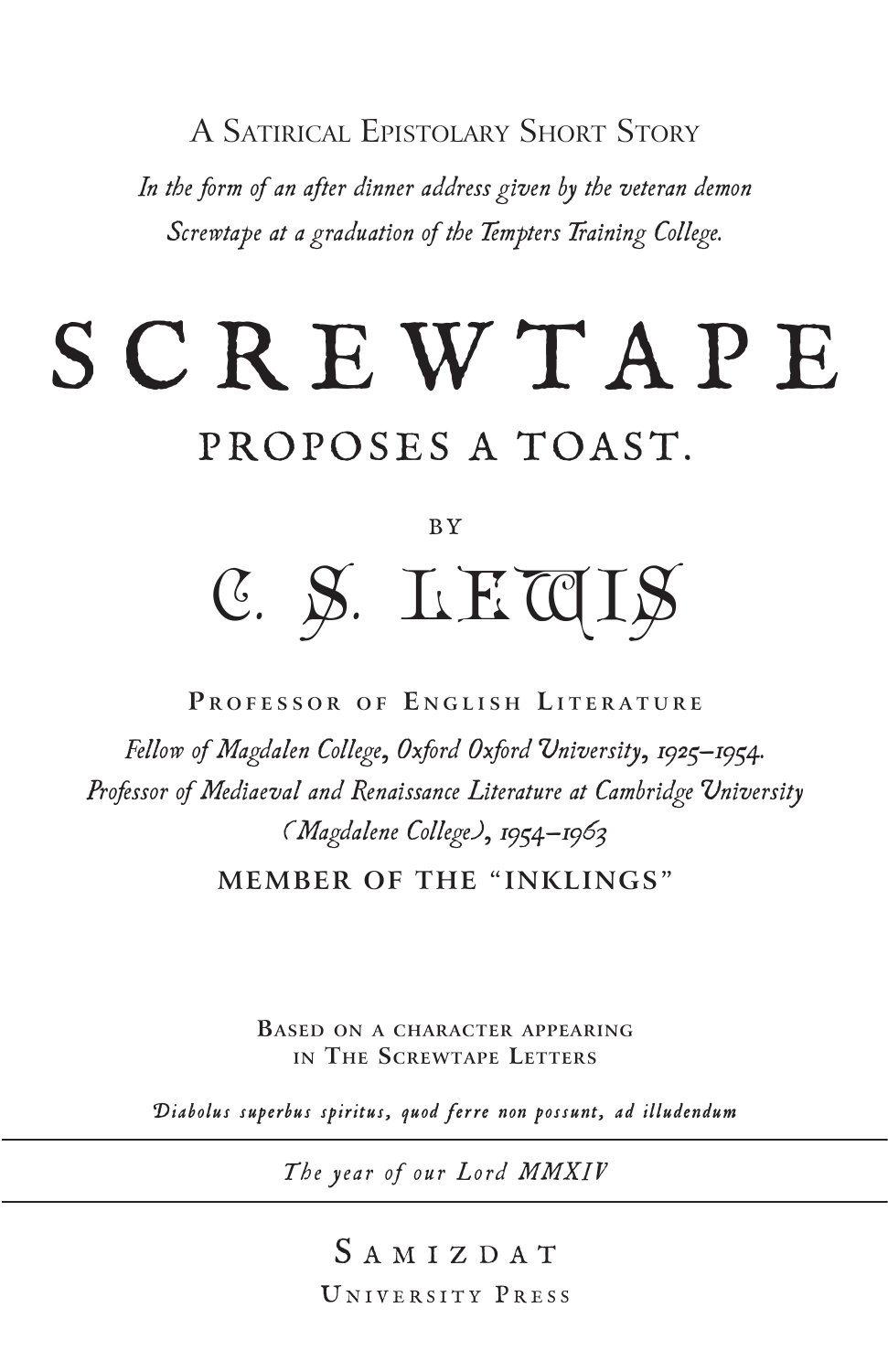

*Screwtape Proposes A Toast* was first published in The Saturday Evening Post on December 19th, 1959. It has since appeared in the collection of essays, *The World's Last Night*.

Samizdat, March 2014 (public domain under [Canadian copyright law\)](http://laws-lois.justice.gc.ca/eng/acts/C-42/page-6.html#h-6)

Fonts: Cardinal Regular [Typographer Mediengestaltung] Gargoyles [Banshee] IM Fell DW Pica [Igino Marini], IM Fell English Roman & Italic [Igino Marini], Scurlock [David F. Nalle] Old Seals TFB [kaiser zhar khan] UglyQua Italic [M. Klein]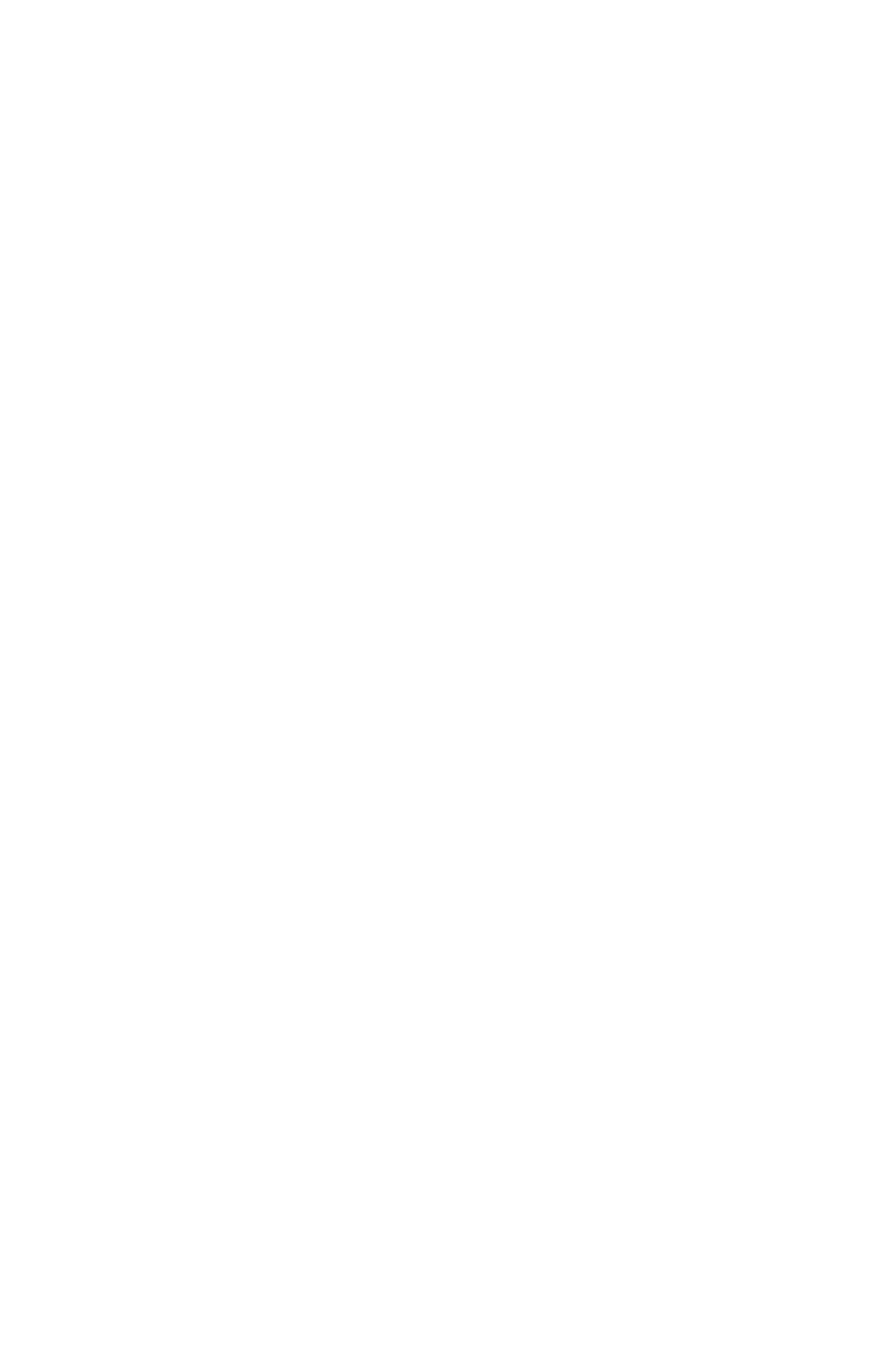

*(The scene is in Hell at the annual dinner of the Tempters' Training College for young devils. The principal, Dr. Slubgob, has just proposed the health of the guests. Screwtape, a very experienced Devil, who is the guest of honour, rises to reply:)* 

r. Principal, your Immincence, your Disgraces, my<br>Thorns, Shadies, and Gentledevils:<br>It is customary on these occasions for the speaker to<br>address himself chiefly to those among you who have<br>st graduated and who will very Thorns, Shadies, and Gentledevils: It is customary on these occasions for the speaker to address himself chiefly to those among you who have just graduated and who will very soon be posted to official Tempterships on Earth. It is a custom I willingly obey. I well remember with what trepidation I awaited my own first appointment. I hope, and believe, that each one of you has the same uneasiness tonight. Your career is before you. Hell expects and demands that it should be as mine was — one of unbroken success. If it is not, you know what awaits you.

I have no wish to reduce the wholesome and realistic element of terror, the unremitting anxiety, which must act as the lash and spur to your endeavours. How often you will envy the humans their faculty of sleep! Yet at the same time I would wish to put before you a moderately encouraging view of the strategical situation as a whole.

Your dreaded Principal has included in a speech full of points something like an apology for the banquet which he has set before us. Well, gentledevils, no one blames *him*. But it would be in vain to deny that the human souls on whose anguish we have been feasting tonight were of pretty poor quality. Not all the most skillful cookery of our tormentors could make them better than insipid.

Oh, to get one's teeth again into a Farinata, a Henry VIII, or even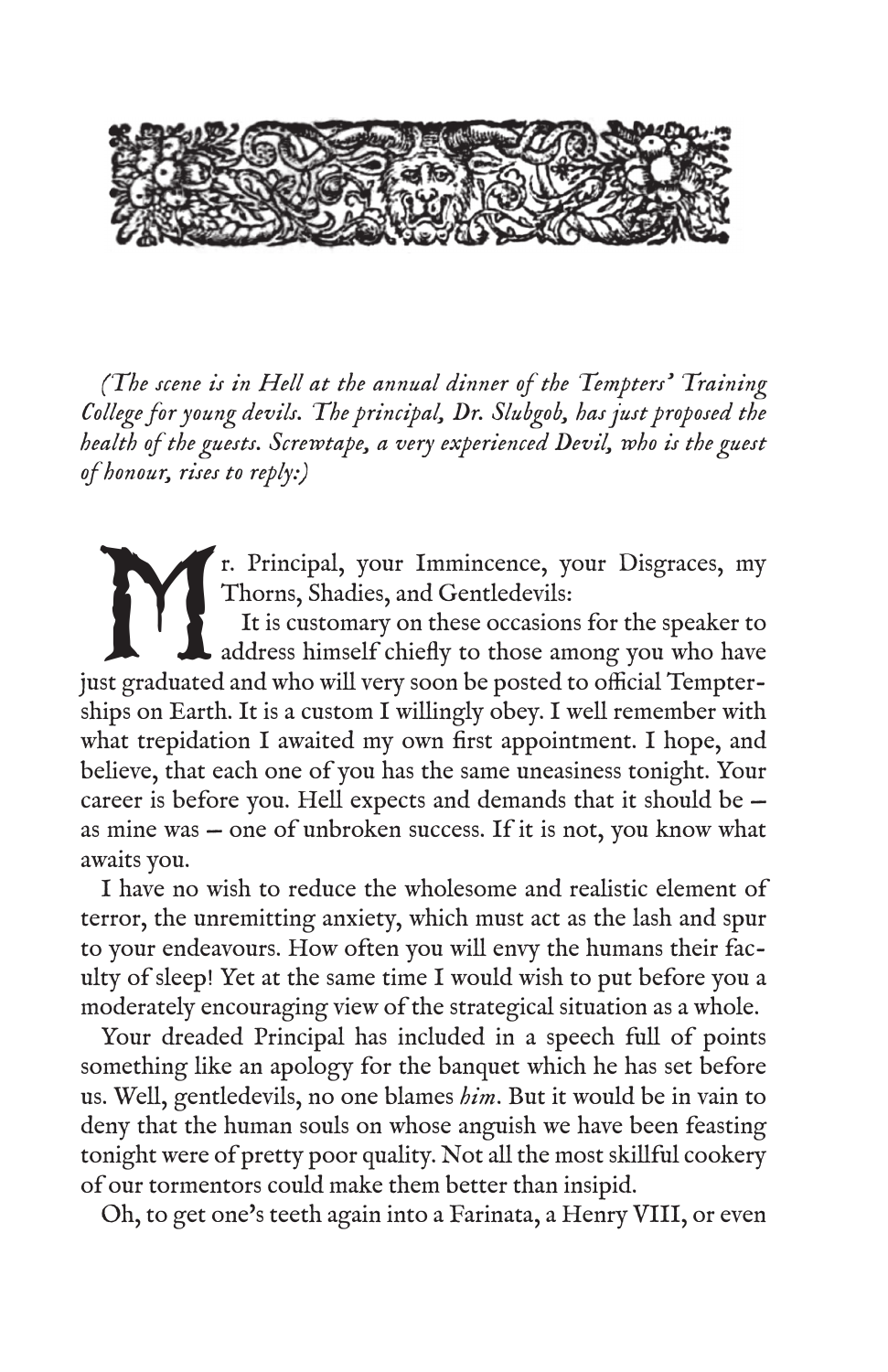a Hitler! There was real crackling there; something to crunch; a rage, an egotism, a cruelty only just less robust than our own. It put up a delicious resistance to being devoured. It warmed your inwards when you'd got it down.

Instead of this, what have we had tonight? There was a municipal authority with Graft sauce. But personally I could not detect in him the flavour of a really passionate and brutal avarice such as delighted one in the great tycoons of the last century. Was he not unmistakably a Little Man — a creature of the petty rake-off pocketed with a petty joke in private and denied with the stalest platitudes in his public utterances — a grubby little nonentity who had drifted into corruption, only just realizing that he was corrupt, and chiefly because everyone else did it? Then there was the lukewarm Casserole of Adulterers. Could you find in it any trace of a fully inflamed, defiant, rebellious, insatiable lust? I couldn't. They all tasted to me like undersexed morons who had blundered or trickled into the wrong beds in automatic response to sexy advertisements, or to make themselves feel modern and emancipated, or to reassure themselves about their virility or their "normalcy," or even because they had nothing else to do. Frankly, to me who have tasted Messalina and Cassanova, they were nauseating. The Trade Unionist stuffed with sedition was perhaps a shade better. He had done some real harm. He had, not quite unknowingly, worked for bloodshed, famine, and the extinction of liberty. Yes, in a way. But what a way! He thought of those ultimate objectives so little. Toeing the party line, self-importance, and above all mere routine, were what really dominated his life.

But now comes the point. Gastronomically, all this is deplorable. But I hope none of us puts gastronomy first. Is it not, in another and far more serious way, full of hope and promise?

Consider, first, the mere quantity. The quality may be wretched; but we never had souls (of a sort) in more abundance.

And then the triumph. We are tempted to say that such souls or such residual puddles of what once was soul — are hardly worth damning. Yes, but the Enemy (for whatever inscrutable and perverse reason) thought them worth trying to save. Believe me, He did. You youngsters who have not yet been on active duty have no idea with what labour, with what delicate skill, each of these miserable creatures was finally captured.

The difficulty lay in their very smallness and flabbiness. Here were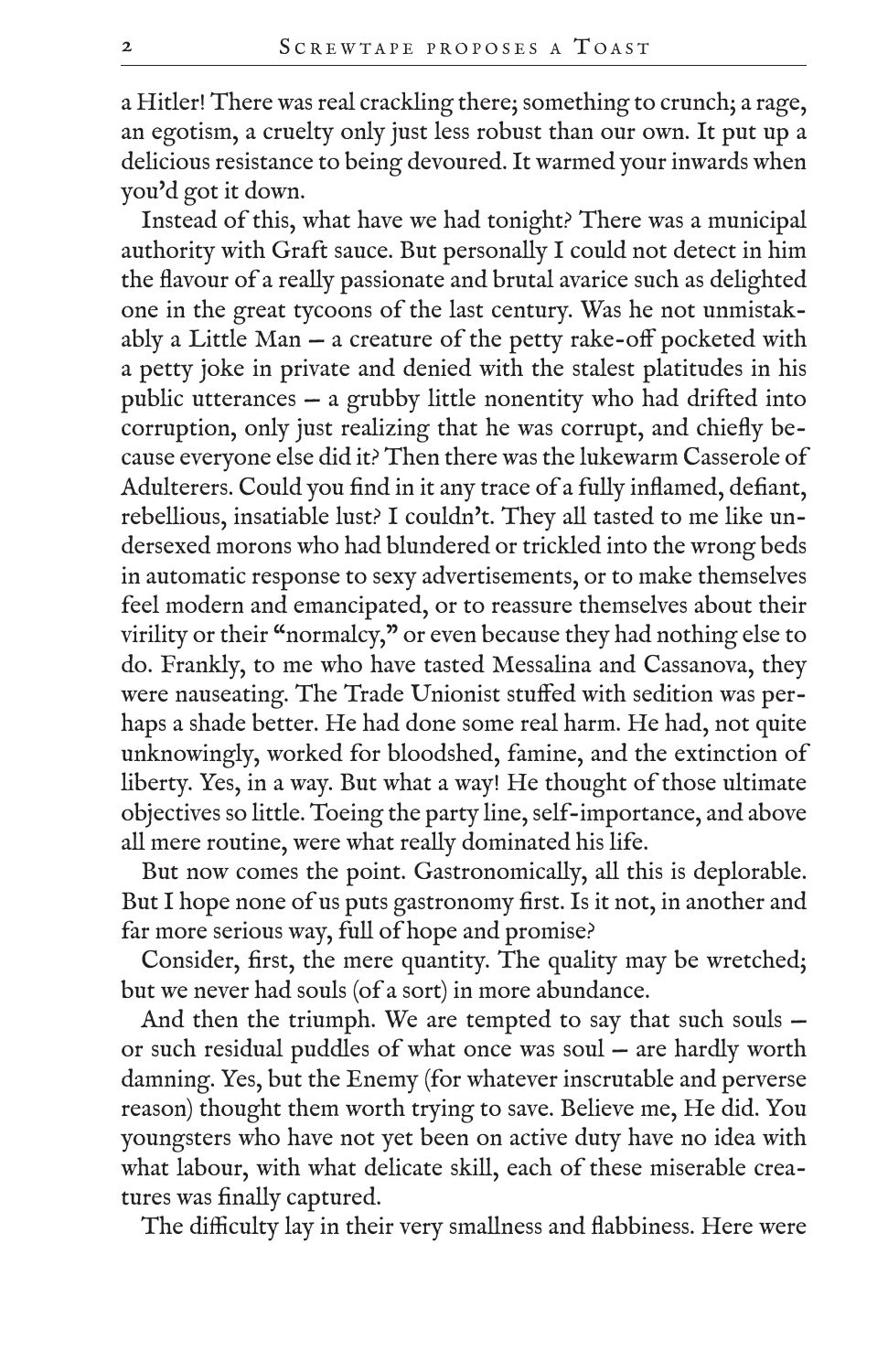vermin so muddled in mind, so passively responsive to environment, that it was very hard to raise them to that level of clarity and deliberateness at which mortal sin becomes possible. To raise them just enough; but not that fatal millimetre of "too much." For then, of course, all would possibly have been lost. They might have seen; they might have repented. On the other hand, if they had been raised too little, they would very possibly have qualified for Limbo<sup>1</sup>, as creatures suitable neither for Heaven nor for Hell; things that, having failed to make the grade, are allowed to sink into a more or less contented subhumanity forever.

In each individual choice of what the Enemy would call the "wrong" turning, such creatures are at first hardly, if at all, in a state of full spiritual responsibility. They do not understand either the source or the real character of the prohibitions they are breaking. Their consciousness hardly exists apart from the social atmosphere that surrounds them. And of course we have contrived that their very language should be all smudge and blur; what would be a *bribe* in someone else's profession is a *tip* or a *present* in theirs. The job of their Tempters was first, or course, to harden these choices of the Hellward roads into a habit by steady repetition. But then (and this was all-important) to turn the habit into a principle — a principle the creature is prepared to defend. After that, all will go well. Conformity to the social environment, at first merely instinctive or even mechanical — how should a *jelly* not conform? — now becomes an unacknowledged creed or ideal of Togetherness or Being Like Folks. Mere ignorance of the law they break now turns into a vague theory about it  $-$  remember, they know no history  $-$  a theory expressed by calling it *conventional* or *Puritan* or *bourgeois* "morality." Thus gradually there comes to exist at the center of the creature a hard, tight, settled core of resolution to go on being what it is, and even to resist moods that might tend to alter it. It is a very small core; not at

<sup>1</sup> (Editor's note): While propagated by both Catholics and Anglicans, the concept of "Limbo" (a place for souls whose eternal destiny is still undecided, such as unbaptised infants) finds it roots in pagan philosophy rather than in Scripture. A parallel concept, that of Purgatory (which Lewis explores in The Great Divorce) is a place where souls get a "second chance" after death. While a lucrative teaching for the Catholic church this too has no basis in Scripture and actually contracts it.

And as it is appointed unto men once to die, but after this the judgment (Heb  $9:27$ ).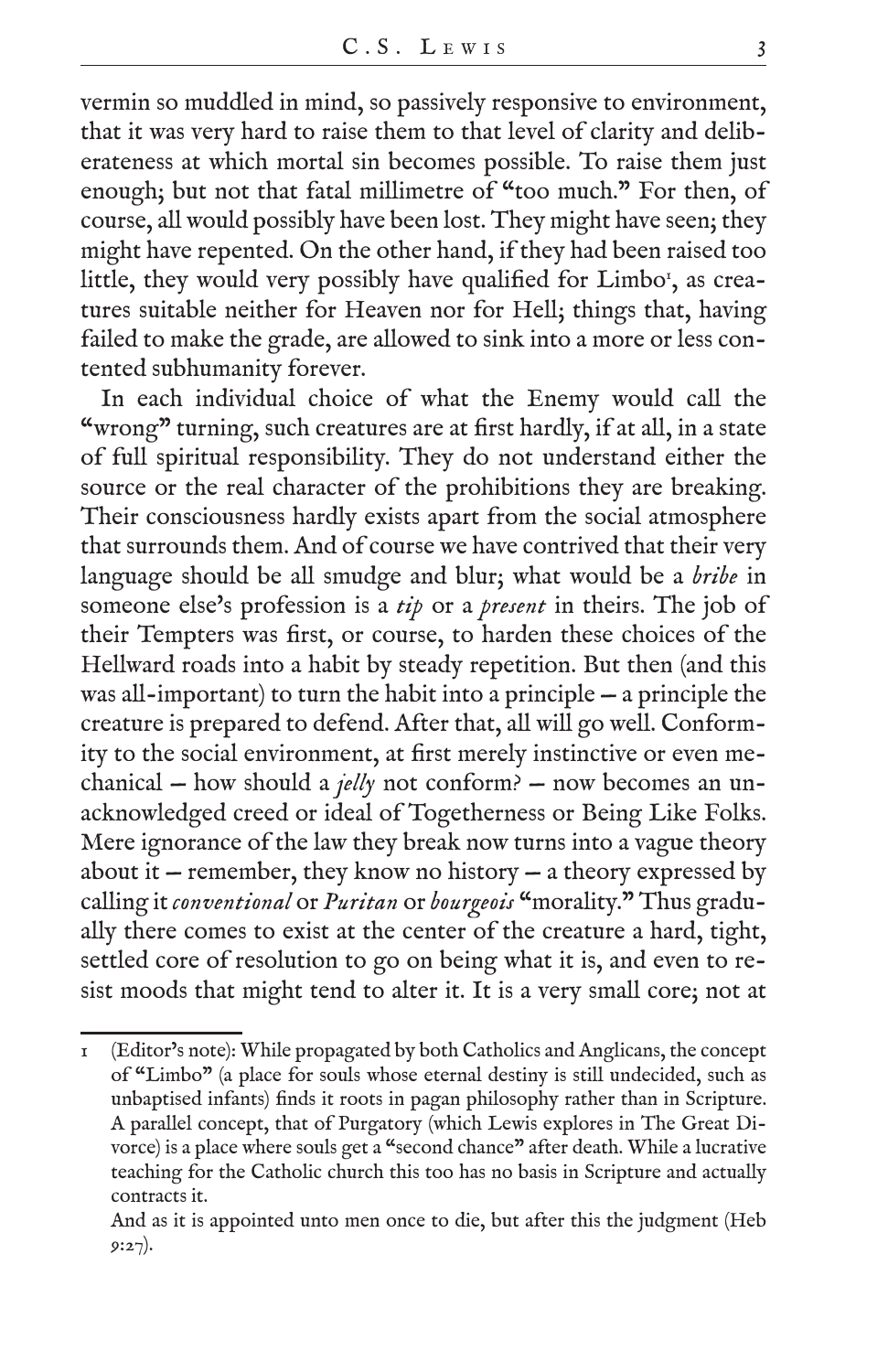all reflective (they are too ignorant) nor defiant (their emotional and imaginative poverty excludes that); almost, in its own way, prim and demure; like a pebble, or a very young cancer. But it will serve our turn. Here at last is a real and deliberate, though not fully articulate, rejection of what the Enemy calls Grace.

These, then, are two welcome phenomena. First, the abundance of our captures: however tasteless our fare, we are in no danger of famine. And secondly, the triumph: the skill of our Tempters has never stood higher. But the third moral, which I have not yet drawn, is the most important of all.

The sort of souls on whose despair and ruin we have — well, I won't say feasted, but at any rate subsisted — tonight are increasing in numbers and will continue to increase. Our advices from Lower Command assure us that this is so; our directives warn us to orient all our tactics in view of this situation. The "great" sinners, those in whom vivid and genial passions have been pushed beyond the bounds and in whom an immense concentration of will has been devoted to objects which the Enemy abhors, will not disappear. But they will grow rarer. Our catches will be ever more numerous; but they will consist increasingly of trash — trash which we should once have thrown to Cerberus and the hellhounds as unfit for diabolical consumption. And there are two things I want you to understand about this: First, that however depressing it might seem, it is really a change for the better. And secondly, I would draw your attention to the means by which it has been brought about.

It is a change for the better. The great (and toothsome) sinners are made out of the very same material as those horrible phenomena the great Saints. The virtual disappearance of such material may mean insipid meals for us. But is it not utter frustration and famine for the Enemy? He did not create the humans — He did not become one of them and die among them by torture — in order to produce candidates for Limbo, "failed" humans. He wanted to make them Saints; gods; things like Himself. Is the dullness of your present fare not a very small price to pay for the delicious knowledge that His whole great experiment is petering out? But not only that. As the great sinners grow fewer, and the majority lose all individuality, the great sinners become far more effective agents for us. Every dictator or even demagogue — almost every film star or crooner can now draw tens of thousands of the human sheep with him. They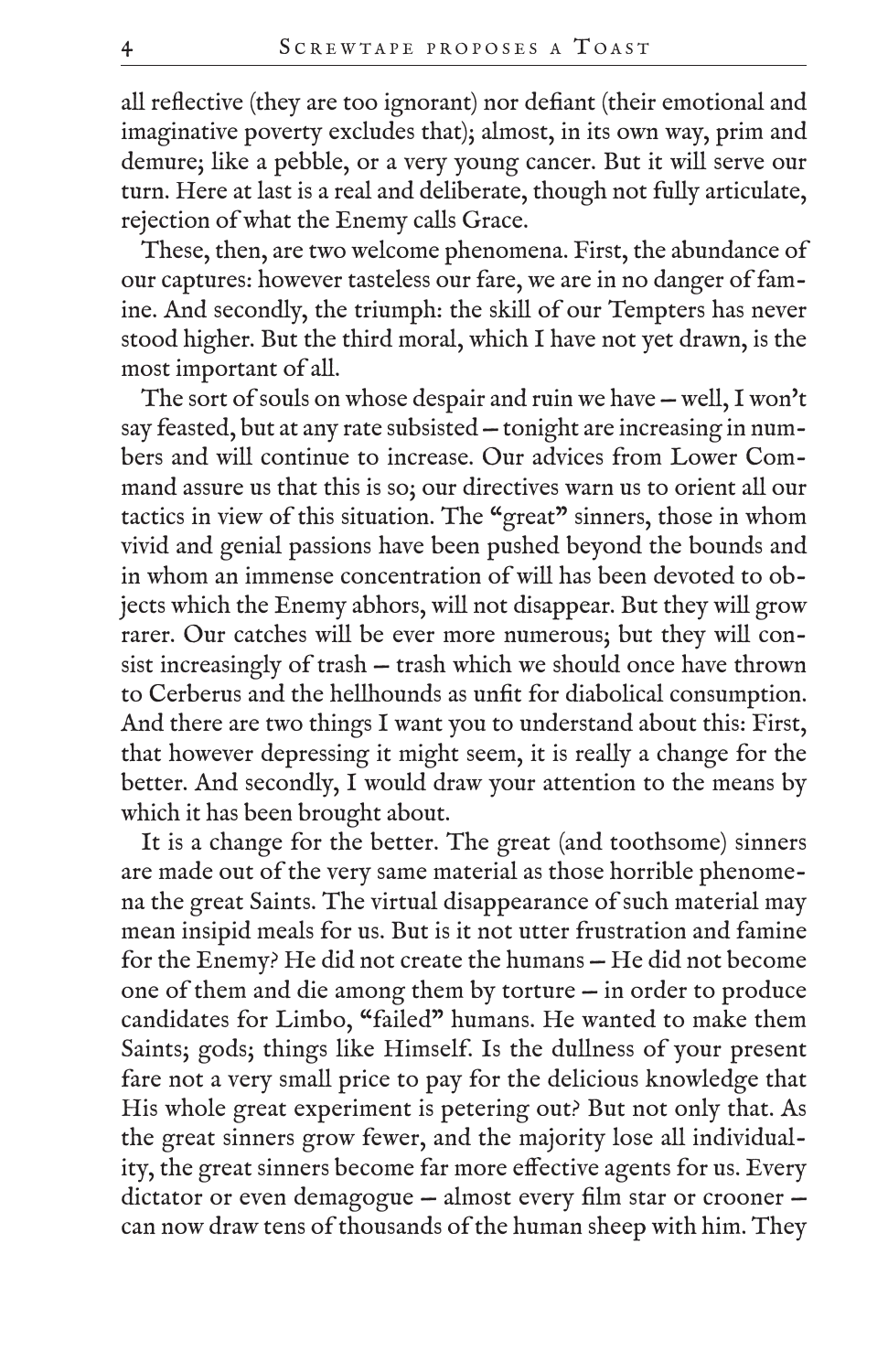give themselves (what there is of them) to him; in him, to us. There may come a time when we shall have no need to bother about *individual* temptation at all, except for the few. Catch the bellwether, and his whole flock comes after him.

But do you realize how we have succeeded in reducing so many of the human race to the level of ciphers? This has not come about by accident. It has been our answer — and a magnificent answer it is — to one of the most serious challenges we ever had to face.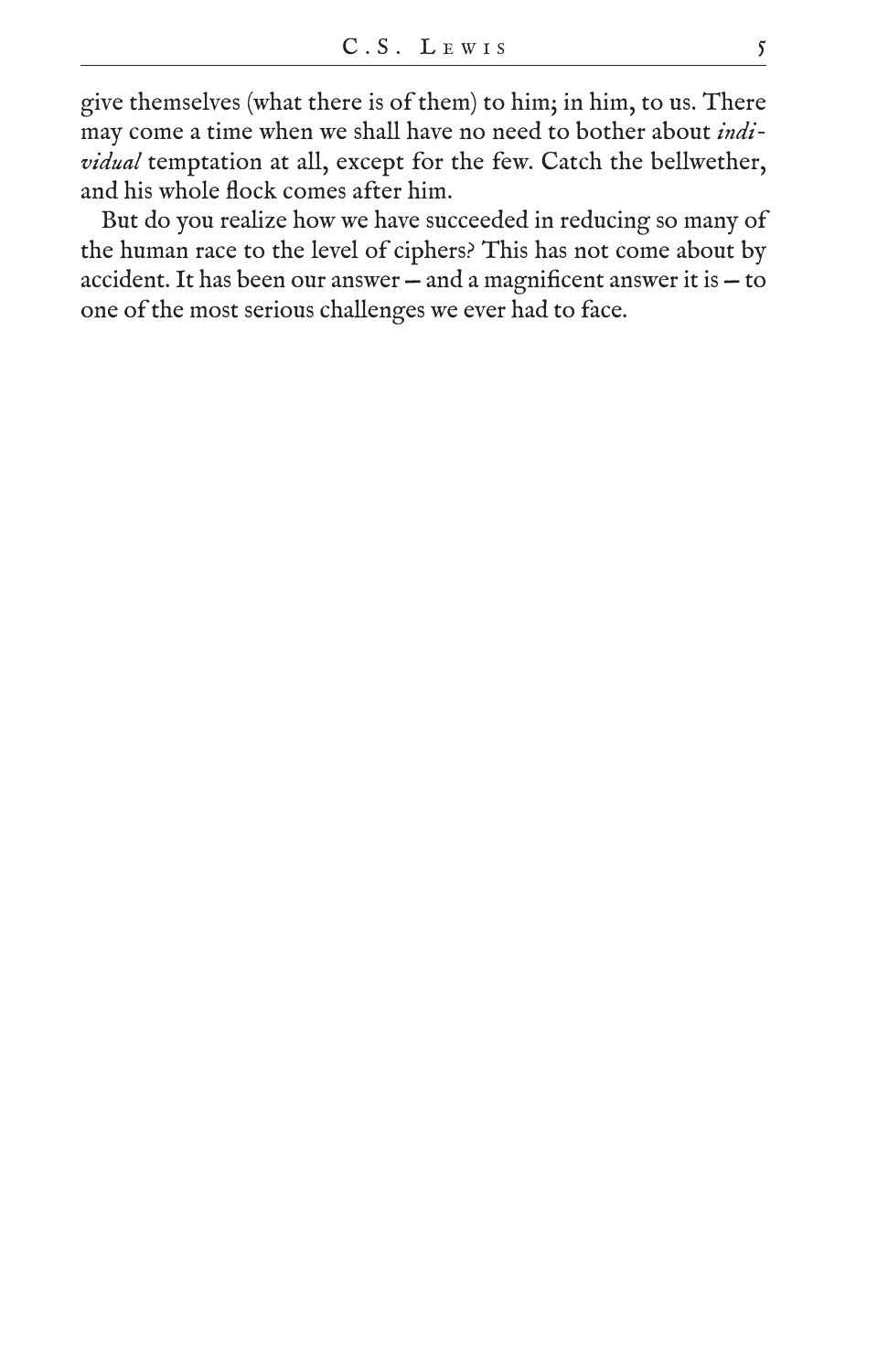et me recall to your minds what the human situation was<br>
in the latter half of the nineteenth century – the period<br>
at which I ceased to be a practising Tempter and was re-<br>
warded with an administrative post. The great mo in the latter half of the nineteenth century — the period at which I ceased to be a practising Tempter and was rewarded with an administrative post. The great movement and grown mature. Slavery had been abolished. The American War of Independence had been won. The French Revolution had succeeded. In that movement there had originally been many elements which were in our favour. Much Atheism, much Anticlericalism, much envy and thirst for revenge, even some (rather absurd) attempts to revive Paganism, were mixed in it. It was not easy to determine what our own attitude should be. On the one hand it was a bitter blow to us it still is — that any sort of men who had been hungry should be fed or any who had long worn chains should have them struck off. But on the other hand, there was in the movement so much rejection of faith, so much materialism, secularism, and hatred, that we felt we were bound to encourage it.

But by the latter part of the century the situation was much simpler, and also much more ominous. In the English sector (where I saw most of my front-line service) a horrible thing had happened. The Enemy, with His usual sleight of hand, had largely appropriated this progressive or liberalizing movement and perverted it to His own ends. Very little of its old anti-Christianity remained. The dangerous phenomenon called Christian Socialism was rampant. Factory owners of the good old type who grew rich on sweated labor, instead of being assassinated by their workpeople — we could have used that were being frowned upon by their own class. The rich were increasingly giving up their powers, not in the face of revolution and compulsion, but in obedience to their own consciences. As for the poor who benefited by this, they were behaving in a most disappointing fashion. Instead of using their new liberties — as we reasonably hoped and expected — for massacre, rape, and looting, or even for perpetual intoxication, they were perversely engaged in becoming cleaner, more orderly, more thrifty, better educated, and even more virtuous. Believe me, gentledevils, the threat of something like a really healthy state of society seemed then perfectly serious.

Thanks to Our Father Below, the threat was averted. Our counterattack was on two levels. On the deepest level our leaders contrived to call into full life an element which had been implicit in the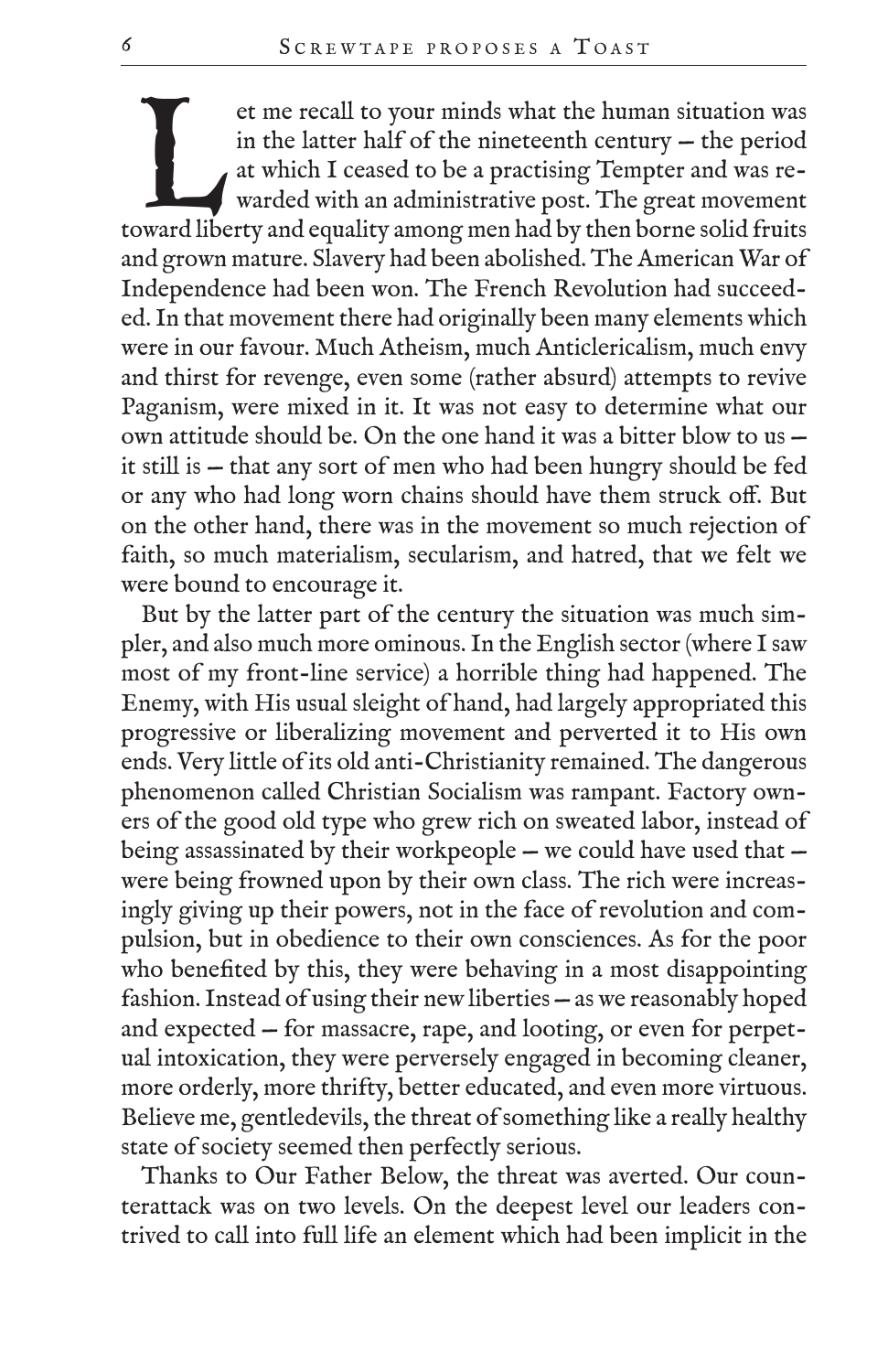movement from its earliest days. Hidden in the heart of this striving for Liberty there was also a deep hatred of personal freedom. That invaluable man Rousseau first revealed it. In his perfect democracy, only the state religion is permitted, slavery is restored, and the individual is told that he has really willed (though he didn't know it) whatever the Government tells him to do. From that starting point, via Hegel (another indispensable propagandist on our side), we easily contrived both the Nazi and the Communist state. Even in England we were pretty successful. I heard the other day that in that country a man could not, without a permit, cut down his own tree with his own axe, make it into planks with his own saw, and use the planks to build a toolshed in his own garden.

Such was our counterattack on one level. You, who are mere beginners, will not be entrusted with work of that kind. You will be attached as Tempters to private persons. Against them, or through them, our counterattack takes a different form.

*Democracy* is the word with which you must lead them by the nose. The good work which our philological experts have already done in the corruption of human language makes it unnecessary to warn you that they should never be allowed to give this word a clear and definable meaning. They won't. It will never occur to them that *democracy* is properly the name of a political system, even a system of voting, and that this has only the most remote and tenuous connection with what you are trying to sell them. Nor of course must they ever be allowed to raise Aristotle's question: whether "democratic behaviour" means the behaviour that democracies like or the behaviour that will preserve a democracy. For if they did, it could hardly fail to occur to them that these need not be the same.

You are to use the word purely as an incantation; if you like, purely for its selling power. It is a name they venerate. And of course it is connected with the political ideal that men should be equally treated. You then make a stealthy transition in their minds from this political ideal to a factual belief that all men *are* equal. Especially the man you are working on. As a result you can use the word *democracy* to sanction in his thought the most degrading (and also the least enjoyable) of human feelings. You can get him to practise, not only without shame but with a positive glow of self-approval, conduct which, if undefended by the magic word, would be universally derided.

The feeling I mean is of course that which prompts a man to say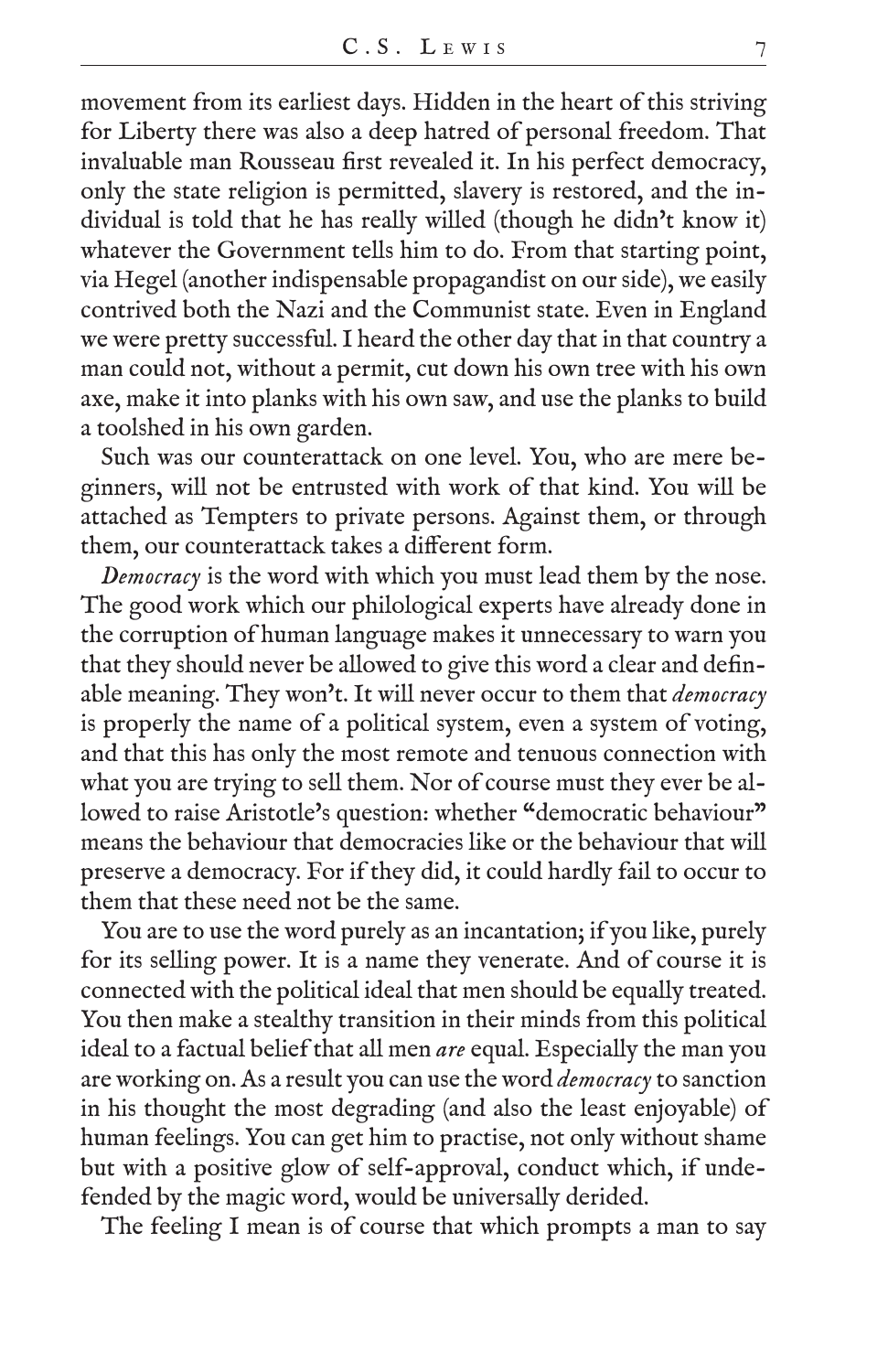*I'm as good as you*.

The first and most obvious advantage is that you thus induce him to enthrone at the centre of his life a good, solid, resounding lie. I don't mean merely that his statement is false in fact, that he is no more equal to everyone he meets in kindness, honesty, and good sense than in height or waist measurement. I mean that he does not believe it himself. No man who says *I'm as good as you* believes it. He would not say it if he did. The St. Bernard never says it to the toy dog, nor the scholar to the dunce, nor the employable to the bum, nor the pretty woman to the plain. The claim to equality, outside the strictly political field, is made only by those who feel themselves to be in some way inferior. What it expresses is precisely the itching, smarting, writhing awareness of an inferiority which the patient refuses to accept.

And therefore resents. Yes, and therefore resents every kind of superiority in others; denigrates it; wishes its annihilation. Presently he suspects every mere difference of being a claim to superiority. No one must be different from himself in voice, clothes, manners, recreations, choice of food: "Here is someone who speaks English rather more clearly and euphoniously than  $I - it$  must be a vile, upstage, lah-di-dah affectation. Here's a fellow who says he doesn't like hot dogs — thinks himself too good for them, no doubt. Here's a man who hasn't turned on the jukebox — he's one of those goddamn highbrows and is doing it to show off. If they were honest-to-God all-right Joes they'd be like me. They've no business to be different. It's undemocratic."

Now, this useful phenomenon is in itself by no means new. Under the name of Envy it has been known to humans for thousands of years. But hitherto they always regarded it as the most odious, and also the most comical, of vices. Those who were aware of feeling it felt it with shame; those who were not gave it no quarter in others. The delightful novelty of the present situation is that you can sanction it — make it respectable and even laudable — by the incantatory use of the word *democratic*.

Under the influence of this incantation those who are in any or every way inferior can labour more wholeheartedly and successfully than ever before to pull down everyone else to their own level. But that is not all. Under the same influence, those who come, or could come, nearer to a full humanity, actually draw back from fear of be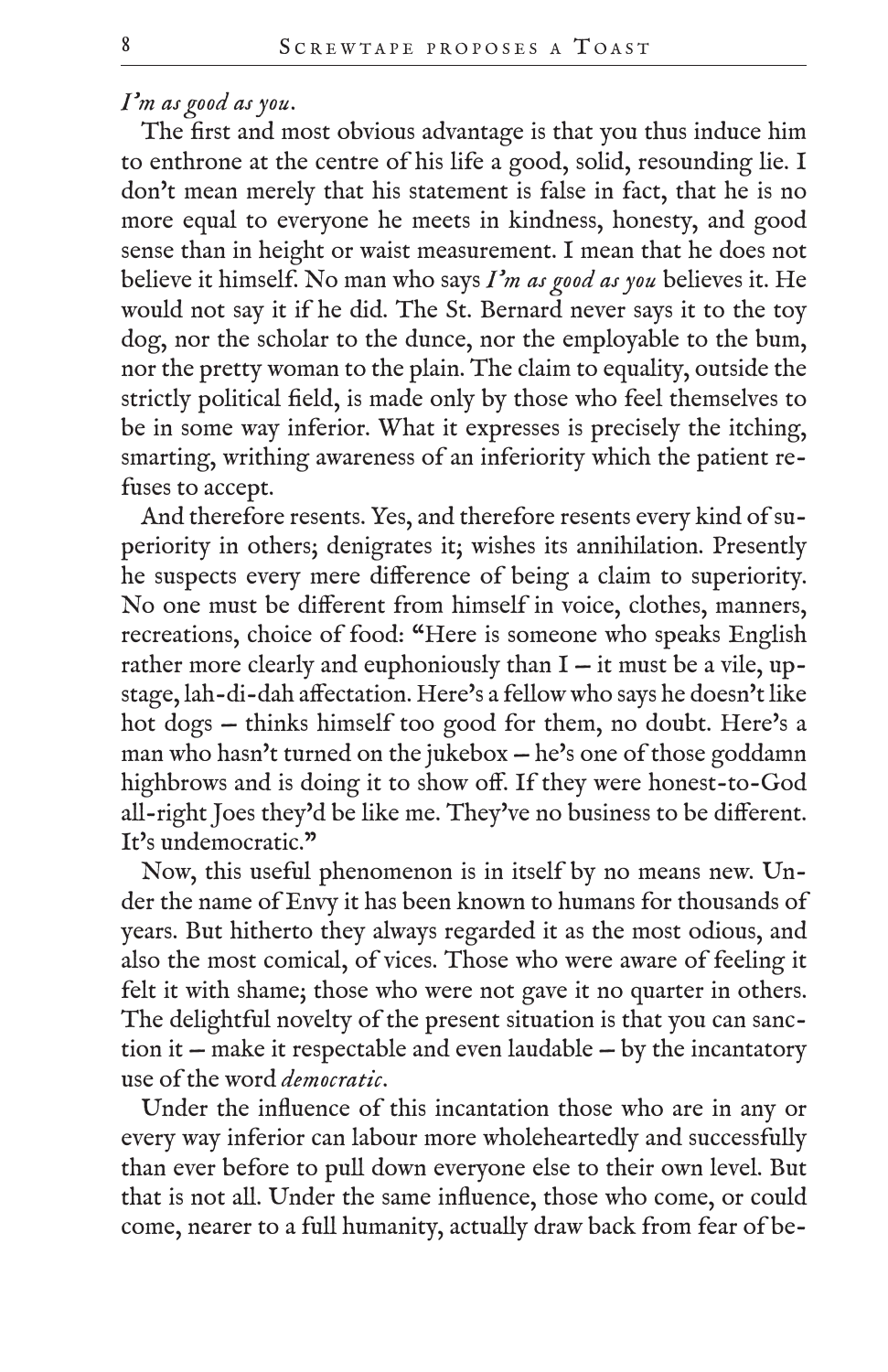ing undemocratic. I am credibly informed that young humans now sometimes suppress an incipient taste for classical music or good literature because it might prevent their Being Like Folks; that people who would really wish to be — and are offered the Grace which would enable them to be — honest, chaste, or temperate refuse it. To accept might make them Different, might offend against the Way of Life, take them out of Togetherness, impair their Integration with the Group. They might (horror of horrors!) become individuals.

All is summed up in the prayer which a young female human is said to have uttered recently: "O God, make me a normal twentieth century girl!" Thanks to our labours, this will mean increasingly: "Make me a minx, a moron, and a parasite."

Meanwhile, as a delightful by-product, the few (fewer every day) who will not be made Normal or Regular and Like Folks and Integrated increasingly become in reality the prigs and cranks which the rabble would in any case have believed them to be. For suspicion often creates what it expects. ("Since, whatever I do, the neighbors are going to think me a witch, or a Communist agent, I might as well be hanged for a sheep as a lamb, and become one in reality.") As a result we now have an intelligentsia which, though very small, is very useful to the cause of Hell.

But that is a mere by-product. What I want to fix your attention on is the vast, overall movement towards the discrediting, and finally the elimination, of every kind of human excellence — moral, cultural, social, or intellectual. And is it not pretty to notice how "democracy" (in the incantatory sense) is now doing for us the work that was once done by the most ancient Dictatorships, and by the same methods? You remember how one of the Greek Dictators (they called them "tyrants" then) sent an envoy to another Dictator to ask his advice about the principles of government. The second Dictator led the envoy into a field of grain, and there he snicked off with his cane the top of every stalk that rose an inch or so above the general level. The moral was plain. Allow no preeminence among your subjects. Let no man live who is wiser or better or more famous or even handsomer than the mass. Cut them all down to a level: all slaves, all ciphers, all nobodies. All equals. Thus Tyrants could practise, in a sense, "democracy." But now "democracy" can do the same work without any tyranny other than her own. No one need now go through the field with a cane. The little stalks will now of themselves bite the tops off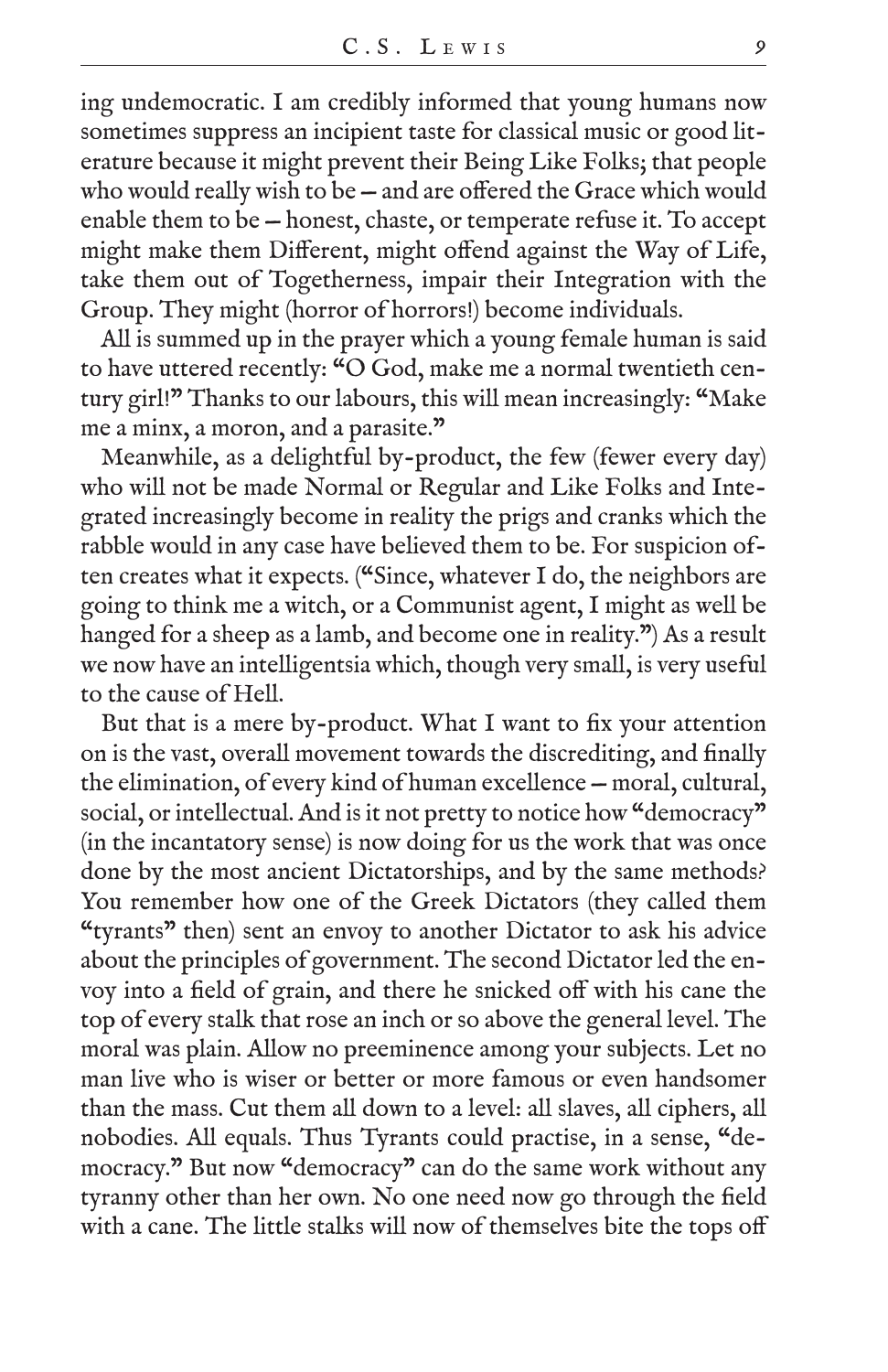the big ones. The big ones are beginning to bite off their own in their desire to Be Like Stalks.

I have said that to secure the damnation of these little souls, these creatures that have almost ceased to be individual, is a laborious and tricky work. But if proper pains and skill are expended, you can be fairly confident of the result. The great sinners *seem* easier to catch. But then they are incalculable. After you have played them for seventy years, the Enemy may snatch them from your claws in the seventy-first. They are capable, you see, of real repentance. They are conscious of real guilt. They are, if things take the wrong turn, as ready to defy the social pressures around them for the Enemy's sake as they were to defy them for ours. It is in some ways more troublesome to track and swat an evasive wasp than to shoot, at close range, a wild elephant. But the elephant is more troublesome if you miss.

My own experience, as I have said, was mainly on the English sector, and I still get more news from it than from any other. It may be said that what I am now going to say will not apply so fully to the sectors in which some of you may be operating. But you can make the necessary adjustments when you get there. Some application it will almost certainly have. If it has too little, you must labor to make the country you are dealing with more like what England already is.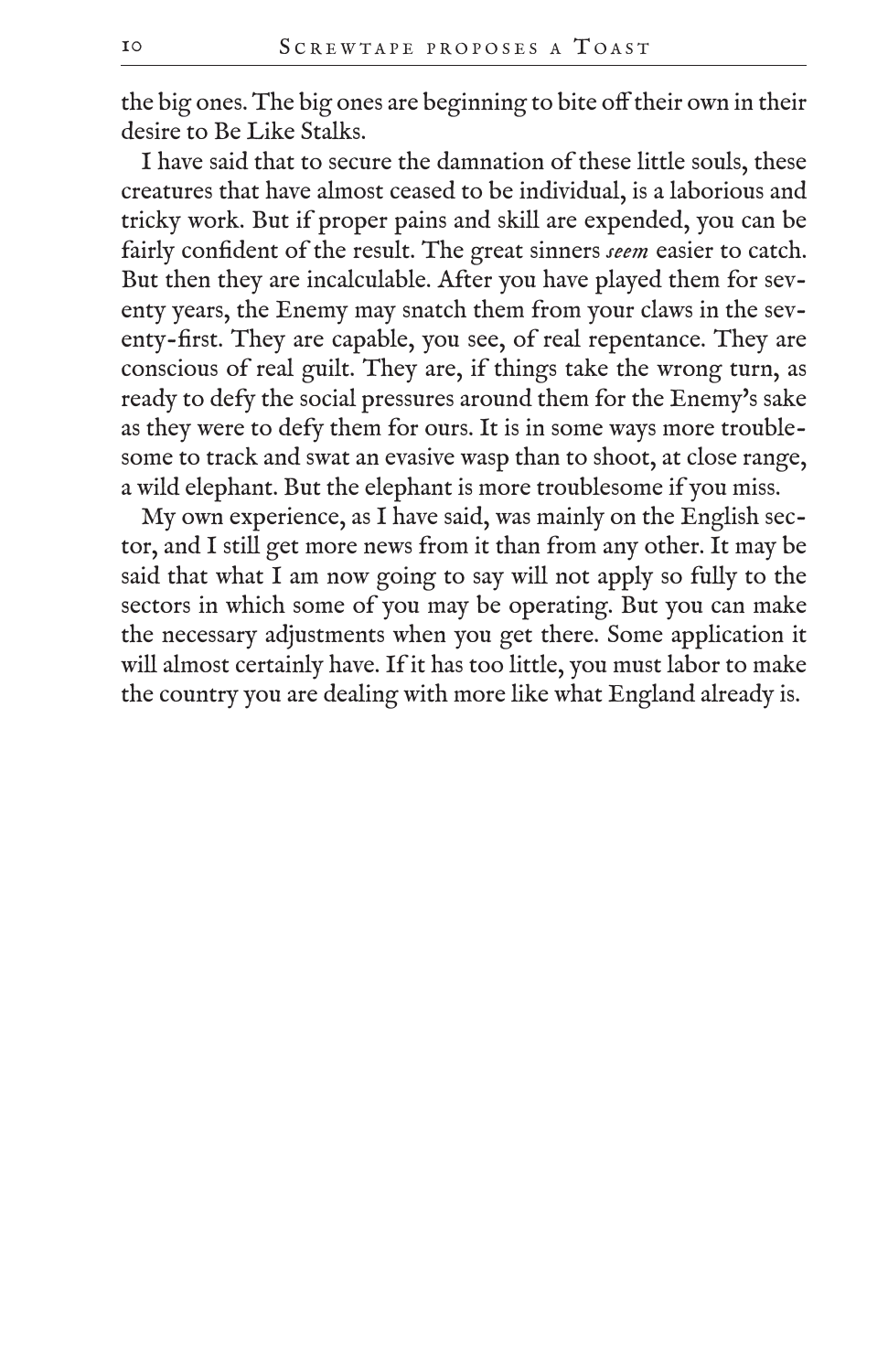If that promising land the spirit of  $I'm$  as good as you has already begun something more than a generally social influence. It begins to work itself into their educational system. How far its operations there have gone a n that promising land the spirit of *I'm as good as you* has already begun something more than a generally social influence. It begins to work itself into their educational system. How far its operations there have gone at the present moment, I have grasped the tendency, you can easily predict its future developments; especially as we ourselves will play our part in the developing. The basic principle of the new education is to be that dunces and idlers must not be made to feel inferior to intelligent and industrious pupils. That would be "undemocratic." These differences between pupils — for they are obviously and nakedly *individual* differences must be disguised. This can be done at various levels. At universities, examinations must be framed so that nearly all the students get good marks. Entrance examinations must be framed so that all, or nearly all, citizens can go to universities, whether they have any power (or wish) to profit by higher education or not. At schools, the children who are too stupid or lazy to learn languages and mathematics and elementary science can be set to doing things that children used to do in their spare time. Let, them, for example, make mud pies and call it modelling. But all the time there must be no faintest hint that they are inferior to the children who are at work. Whatever nonsense they are engaged in must have — I believe the English already use the phrase — "parity of esteem." An even more drastic scheme is not possible. Children who are fit to proceed to a higher class may be artificially kept back, because the others would get a *trauma* — Beelzebub, what a useful word! — by being left behind. The bright pupil thus remains democratically fettered to his own age group throughout his school career, and a boy who would be capable of tackling Æschylus or Dante sits listening to his coeval's attempts to spell out A CAT SAT ON A MAT.

In a word, we may reasonably hope for the virtual abolition of education when *I'm as good as you* has fully had its way. All incentives to learn and all penalties for not learning will be prevented; who are they to overtop their fellows? And anyway the teachers — "or should I say, nurses?"  $-$  will be far too busy reassuring the dunces and patting them on the back to waste any time on real teaching. We shall no longer have to plan and toil to spread imperturbable conceit and incurable ignorance among men. The little vermin themselves will do it for us.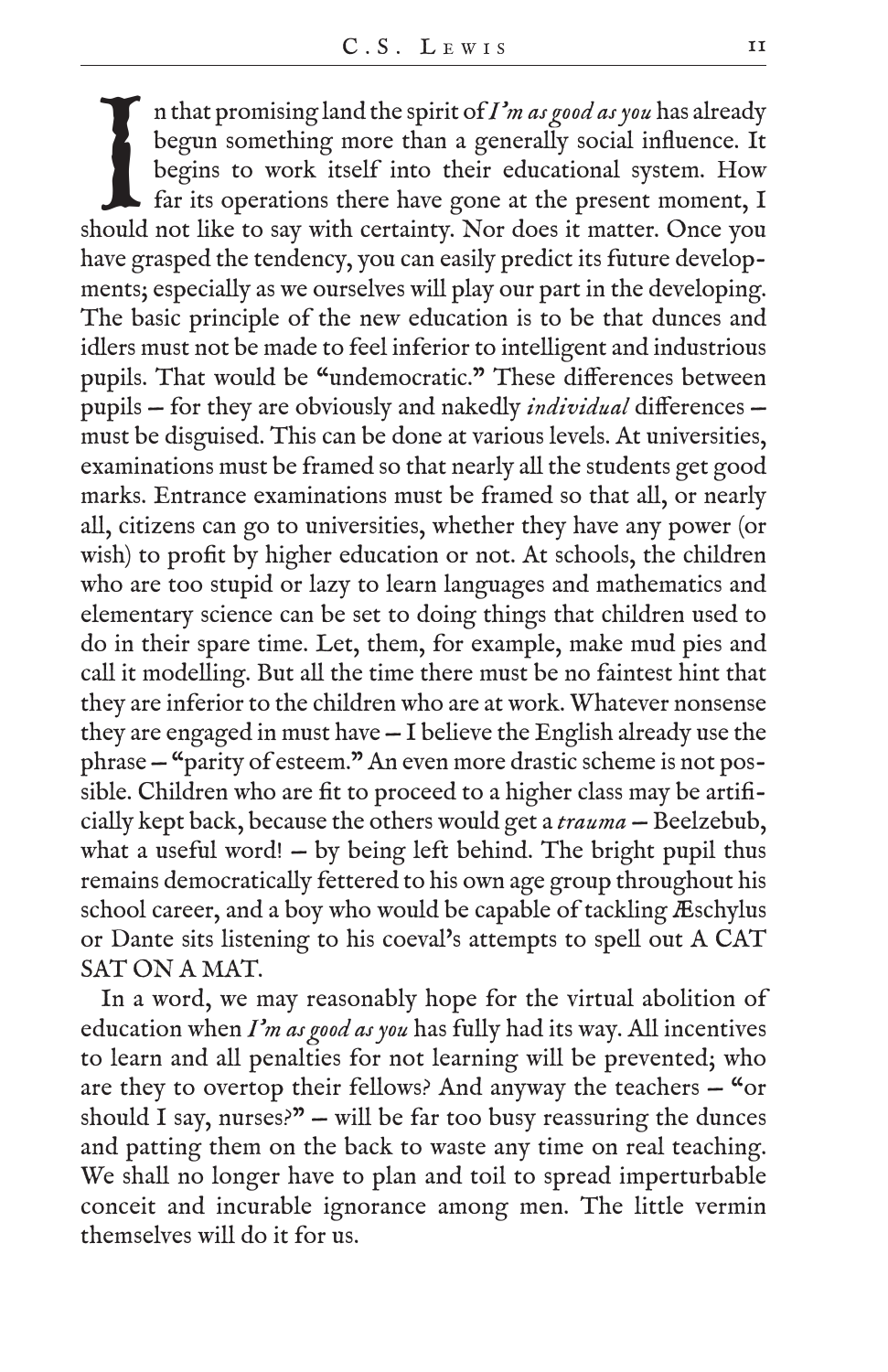Of course, this would not follow unless all education became state education. But it will. That is part of the same movement. Penal taxes, designed for that purpose, are liquidating the Middle Class, the class who were prepared to save and spend and make sacrifices in order to have their children privately educated. The removal of this class, besides linking up with the abolition of education, is, fortunately, an inevitable effect of the spirit that says *I'm as good as you.* This was, after all, the social group which gave to the humans the overwhelming majority of their scientists, physicians, philosophers, theologians, poets, artists, composers, architects, jurists, and administrators. If ever there were a bunch of stalks that needed their tops knocked off, it was surely they. As an English politician remarked not long ago, "A democracy does not want great men."

It would be idle to ask of such a creature whether by *want* it meant "need" or "like." But you had better be clear. For here Aristotle's question comes up again.

We, in Hell, would welcome the disappearance of democracy in the strict sense of that word, the political arrangement so called. Like all forms of government, it often works to our advantage, but on the whole less often than other forms. And what we must realize is that "democracy" in the diabolical sense (*I'm as good as you*, Being Like Folks, Togetherness) is the fittest instrument we could possibly have for extirpating political democracies from the face of the earth.

For "democracy" or the "democratic spirit" (diabolical sense) leads to a nation without great men, a nation mainly of subliterates, full of the cocksureness which flattery breeds on ignorance, and quick to snarl or whimper at the first sign of criticism. And that is what Hell wishes every democratic people to be. For when such a nation meets in conflict a nation where children have been made to work at school, where talent is placed in high posts, and where the ignorant mass are allowed no say at all in public affairs, only one result is possible.

The democracies were surprised lately when they found that Russia had got ahead of them in science. What a delicious specimen of human blindness! If the whole tendency of their society is opposed to every sort of excellence, why did they expect their scientists to excel?

It is our function to encourage the behaviour, the manners, the whole attitude of mind, which democracies naturally like and enjoy, because these are the very things which, if unchecked, will destroy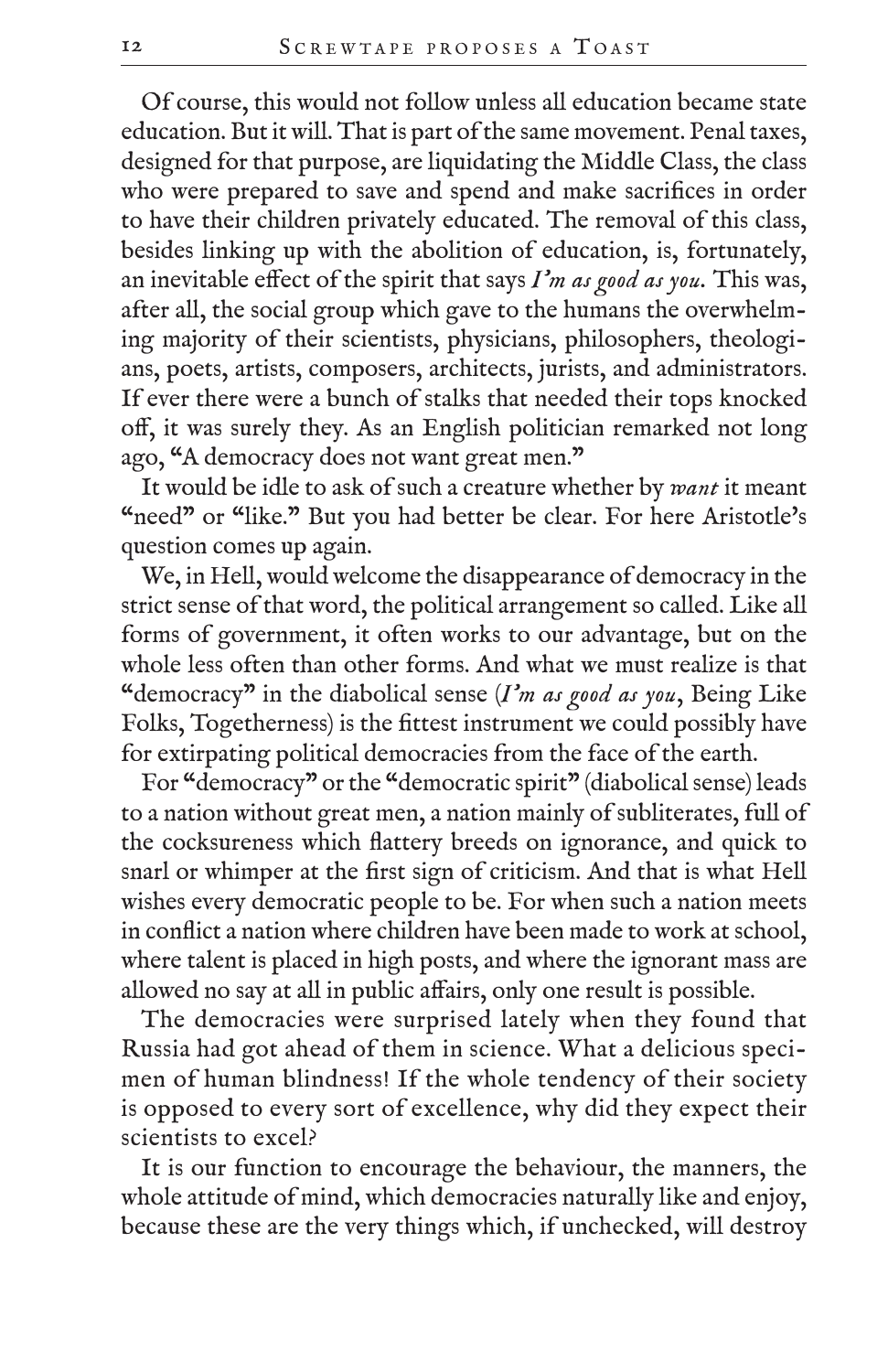democracy. You would almost wonder that even humans don't see it themselves. Even if they don't read Aristotle (that would be undemocratic) you would have thought the French Revolution would have taught them that the behaviour aristocrats naturally like is not the behaviour that preserves aristocracy. They might then have applied the same principle to all forms of government.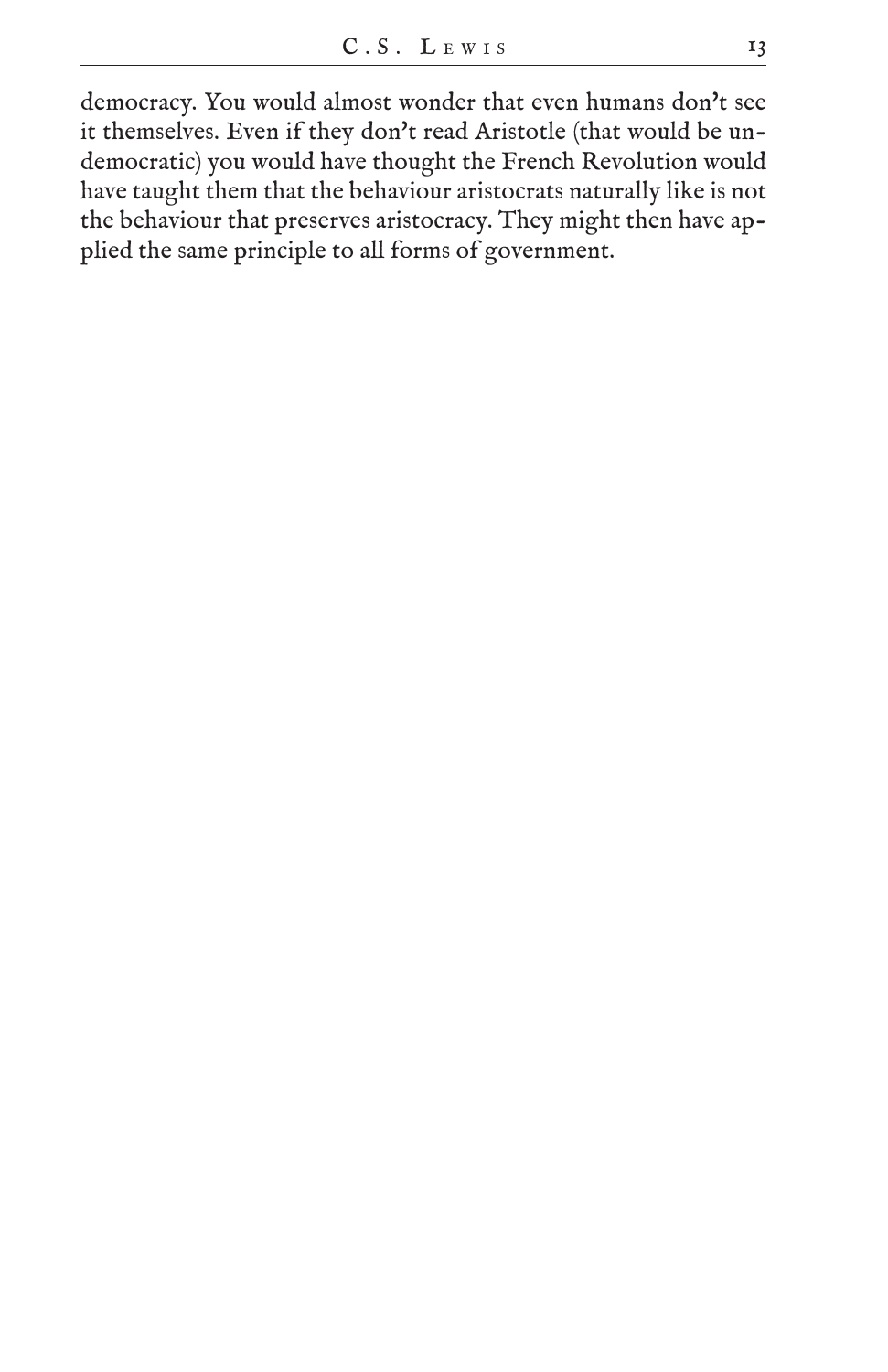ut I would not end on that note. I would not — Hell for-<br>bid! Encourage in your own minds that delusion which<br>you must carefully foster in the minds of your human<br>victims. I mean the delusion that the fate of nations is in bid! Encourage in your own minds that delusion which you must carefully foster in the minds of your human victims. I mean the delusion that the fate of nations is *in*  free peoples and the multiplication of slave states are for us a means (besides, of course, being fun); but the real end is the destruction of individuals. For only individuals can be saved or damned, can become sons of the Enemy or food for us. The ultimate value, for us, of any revolution, war, or famine lies in the individual anguish, treachery, hatred, rage, and despair which it may produce. *I'm as good as you* is a useful means for the destruction of democratic societies. But it has a far deeper value as an end in itself, as a state of mind which, necessarily excluding humility, charity, contentment, and all the pleasures of gratitude or admiration, turns a human being away from almost every road which might finally lead him to Heaven.

But now for the pleasantest part of my duty. It falls to my lot to propose on behalf of the guests the health of Principal Slubgob and the Tempters' Training College. Fill your glasses. What is this I see? What is this delicious bouquet I inhale? Can it be? Mr. Principal, I unsay all my hard words about the dinner. I see, and smell, that even under wartime conditions the College cellar still has a few dozen of sound old vintage *Pharasee*. Well, well, well. This is like old times. Hold it beneath your noses for a moment, gentledevils. Hold it up to the light. Look at those fiery streaks that writhe and tangle in its dark heart, as if they were contending. And so they are. You know how this wine is blended? Different types of Pharisee have been harvested, trodden, and fermented together to produce its subtle flavour. Types that were most antagonistic to one another on Earth. Some were all rules and relics and rosaries; others were all drab clothes, long faces, and petty traditional abstinences from wine or cards or the theatre. Both had in common their self-righteousness and an almost infinite distance between their actual outlook and anything the Enemy really is or commands. The wickedness of other religions was the really live doctrine in the religion of each; slander was its gospel and denigration its litany. How they hated each other up where the sun shone! How much more they hate each other now that they are forever conjoined but not reconciled. Their astonishment, their resentment, at the combination, the festering of their eternally impenitent spite,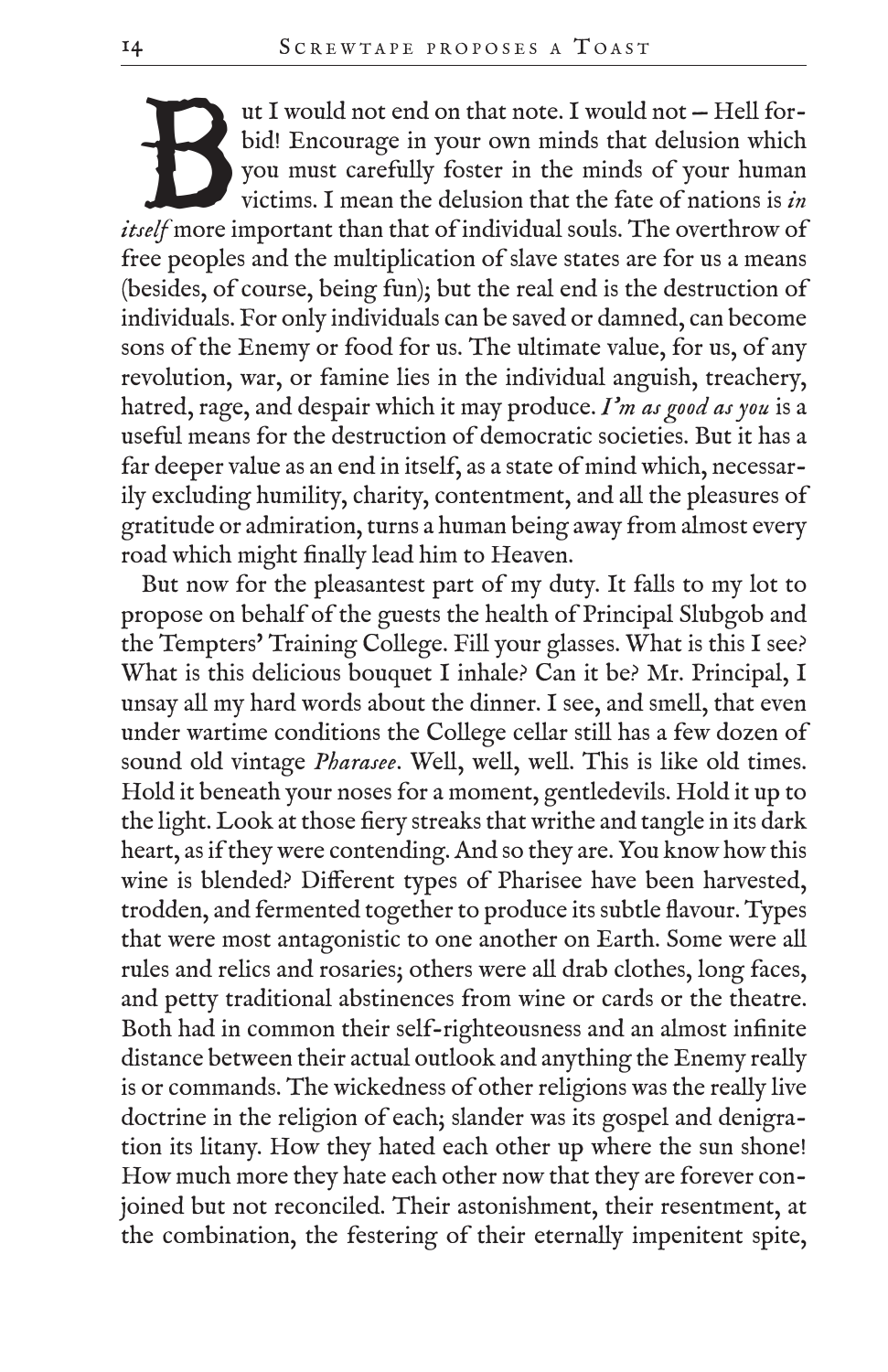passing into our spiritual digestion, will work like fire. Dark fire. All said and done, my friends, it will be an ill day for us if what most humans mean by "Religion" ever vanishes from the Earth. It can still send us the truly delicious sins. Nowhere do we tempt so successfully as on the very steps of the altar.

Your Imminence, your Disgraces, my Thorns, Shadies, and Gentledevils: I give you the toast of — Principal Slubgob and the College!